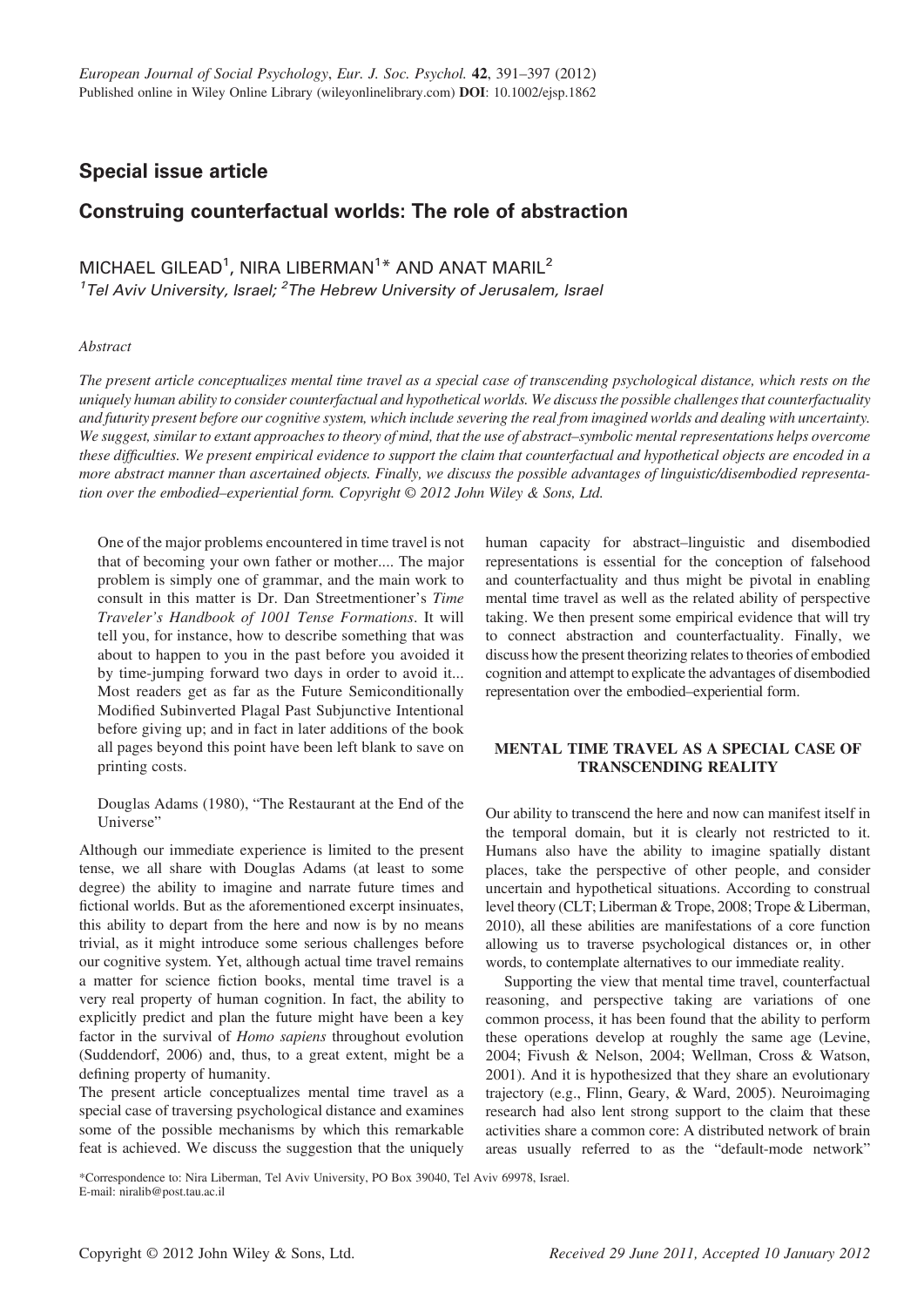(Raichle, MacLeod, Snyder, Powers, Gusnard, & Shulman, 2001) has been shown to be active in tasks that require prospection (e.g., Addis, Wong, & Schacter, 2007), imagining hypothetical scenarios (Hassabis, Kumaran, & Maguire, 2007), or performing theory of mind (ToM) tasks (e.g., Mitchell, Banaji, & Macrae, 2005)—leading some theorists to argue that its function is to allow "self-projection" (Buckner, Andrews-Hanna, & Schacter, 2008).

Furthermore, research within the framework of CLT has shown that different dimensions of psychological distance are interrelated (Bar-Anan, Liberman, Trope & Algom, 2007) and that as objects and events grow distant on each of the distance dimension (i.e., temporal distance, social distance, spatial distance, or degree of likelihood); they are perceived as more distant on each of the other distance dimensions as well (e.g., Stephan, Liberman, & Trope, 2010; Wakslak & Trope, 2009). Finally, much behavioral evidence within CLT and elsewhere (e.g., D'Argembeau & Van der Linden, 2004; Semin & Fiedler, 1989) has shown that distancing an object on each of these dimensions has similar effects on how people represent these objects and react toward them. Thus, all these lines of investigation converge to lend support to the hypothesis that the seemingly separate abilities of mental time travel, counterfactual reasoning, perspective taking and imagination are subserved by a common underlying mechanism. Endorsing this generalization might suggest that a deeper understanding of these abilities might emerge from an attempt to integrate insights derived from these diverse avenues of investigation.

## PROBLEMS WITH REPRESENTING THINGS THAT ARE NOT

If indeed the uniquely human ability for hypothetical and counterfactual reasoning, prospection, and perspective taking are all subserved by a unitary mechanism, what is that mechanism? To address that question, let us first explicate a major problem that mental traversing of reality poses to the cognitive system. When mentally representing worlds that are not real (because they are future worlds, counterfactual alternatives, or pertain to other spatial or social perspectives), one needs to hold in mind that these representations are distinct from reality. For example, when I mentally prepare for a future encounter with a wild boar, or when I hear a friend's story about such an encounter, I should not confuse these thoughts with the presence of a real boar, as the appropriate and adaptive reactions are quite different depending on whether it is a real boar, a boar that a friend met in the past, or a boar that I might encounter in the future.

Research on embodied cognition (see Barsalou, 2008, for a comprehensive review) tells us that these different reactions share some similarities such that hearing about a boar activates the perceptual and motor networks that typically become activated when we encounter a real boar. For example, research has shown that when seeing a picture of a tool, people mentally simulate the motor action that this tool affords (Tucker & Ellis, 1998; Chao & Martin, 2000).

It might seem too easy to confuse representations with reality—the semantic network becomes activated, and related actions become simulated. Yet, healthy adults do not typically confuse real experiences with imagined ones (counterfactual, future, and another person's). How do we do that? What prevents us from confusing a mental simulation of a boar with a real boar?

#### NEED FOR META-COGNITIVE OPERATORS

One view is that what prevents confusion of reality with simulations is a meta-representational marker, a qualifier of the representation that marks it as "non-reality." Such a marker requires that a person is aware of the representation as an object that is distinct from reality. It is illustrative in this respect to look at how kids acquire the ability to make such representations. In the hallmark paradigm of this branch of research, the Sally–Anne false-belief task (Wimmer & Perner, 1983), a child observes an interaction between two actors. The first actor (Sally) hides an object in location  $x$  and then leaves the room. Meanwhile, the second actor (Anne) removes the objects and hides it location y. After seeing these events unfold, the child is asked where Sally is going to search for her object. The finding from this paradigm is that almost all children fail at this task before the age of 4 years, despite having an accurate memory and understanding of the portrayed sequence of events. This intriguing pattern of results suggests that children are deficient in their ability for "metarepresentation" (Pylyshyn, 1978); they seem to lack a full comprehension of the concept of a mind as a non-physical vessel containing representations of the world. It is presumed that only after a child succeeds in severing the mental from physical worlds, he or she can understand the idea that a representation can be uncorrelated with reality or in the terminology of logical constants, can be false. Interestingly, More than 30 years of investigation into false-belief reasoning suggests that humans are the only species who exhibit this capacity (see Call & Tomasello, 2008, for a review).

A similar emphasis on the importance of meta-representation and falsehood comes from the research into children's ability for imagination and pretense. Children as young as 2 years old (Leslie, 1987) enjoy creating rich imaginative worlds in which they take on different identities and treat everyday objects and situations as something very different from what they actually are. As Leslie (1987) highlighted, when one engages in pretend play (rather than being simply mistaken or delusional), he or she must be able to "mark" the pretend representation as counterfactual. This representation can carry some sort of metaphorical relation, or family resemblance to the objects of reality (e.g., a hair dryer is more likely to serve as a ray gun than a hair roller), but it does not fully correlate with it. If a child was unable to do so, it would lead to what Leslie refers to as "representational abuse", in which the real and pretend states would be indistinguishable. Nichols and Stich (2000) similarly argued that children develop the ability to quarantine the real from the unreal using a mechanism they refer to as a "possible-worlds-box". This presumed segregation mechanism allows a child to remain an efficient and accurate interpreter of the immediate reality,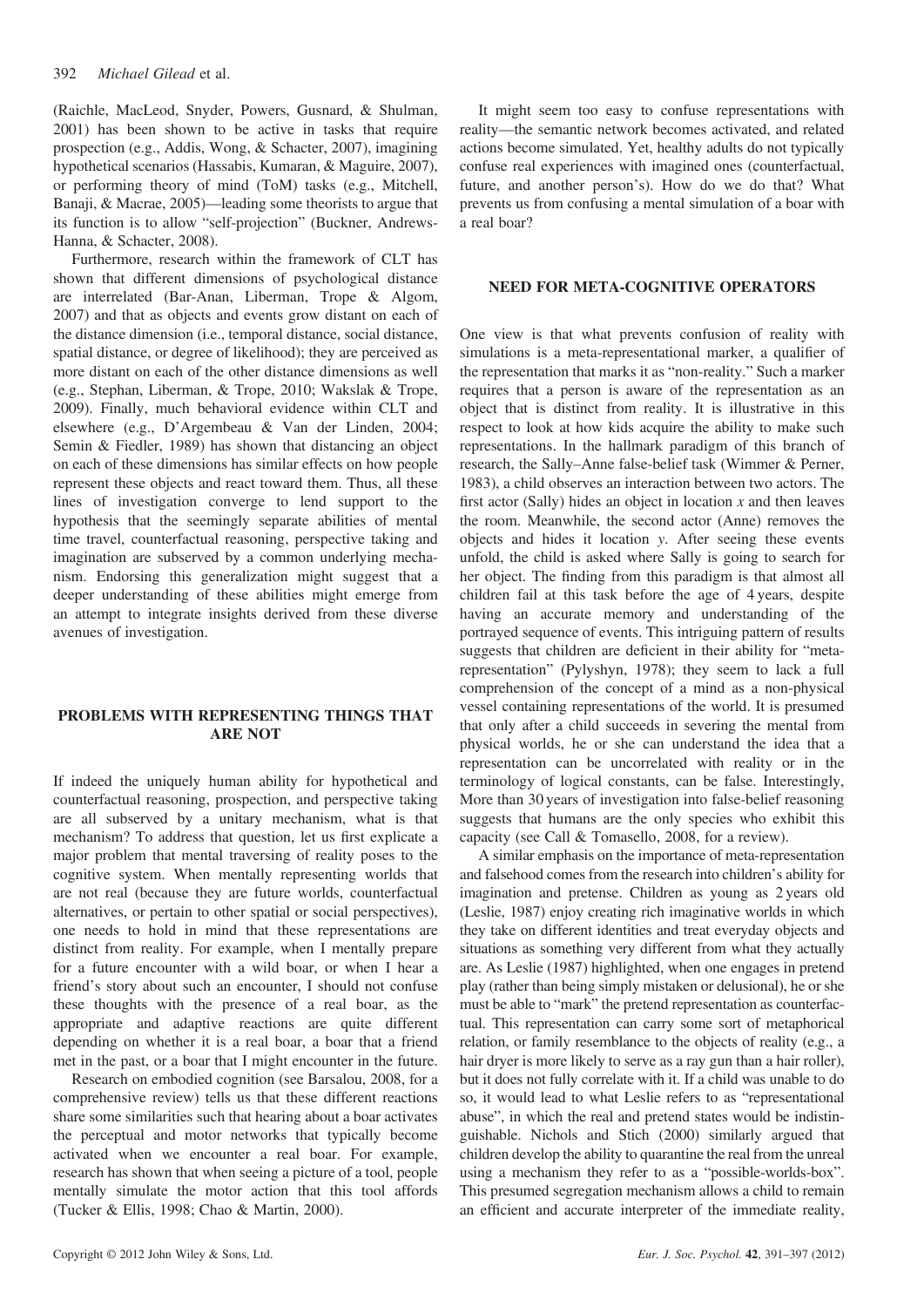while simultaneously simulating hypothetical and alternative worlds. Thus, as was the case with the false-belief tasks, the manipulation of imagined worlds seems to require the same severing of the mental from physical worlds and the understanding that a representation of reality does not have to fully correlate with it.

We would like to suggest that some insight into the nature of representations and their possible inconsistency with reality is crucial not only for ToM and pretense but also for mental time travel. Although this idea has been discussed in past literature (Suddendorf & Corballis, 1997), the work on mental time travel tends to focus on episodic memory as a reservoir of content from which future worlds are constructed (e.g., Bar, 2009; Schacter, Addis, & Buckner, 2008). Although this reservoir is unquestionably critical in the construction of imagined worlds, it may be not the only evolutionary stepping stone that has allowed humans to mentally travel to the future. It might be the case that our ability for mental time travel through the creation of many future "possible worlds" also hinged upon the severing of the mental from physical worlds and the ability to manipulate worlds that only loosely correlate with reality. To mentally travel to the future, one must be able to represent the future events as possibilities that remain distinct from reality. He or she must be able to create an adequate intentional relationship with the representation; otherwise, goal-directed behavior would collapse, as one would simply indulge oneself in fantasies of finding food, being rich or loved. Similarly, simply thinking of threatening counterfactual scenarios (say, nuclear war, hunger, betrayal, and etc.), to try and avoid them, would lead one to devastating anxiety and maladaptive behaviors. Positive and negative counterfactual thoughts are extremely prevalent in everyday life (see, e.g., Morrison & Roese, 2011), and yet they do not (usually) debilitate or lead to maladaptive reactions but rather serve an adaptive function (Epstude & Roese, 2008).

## ABSTRACTION ENABLES META-COGNITIVE OPERATIONS

It is interesting to consider what is it exactly that limits young children (and non-human animals) in their ability to form meta-cognitive representations and to sever the real from imagined worlds. Many have suggested (e.g., Penn, Holyoak, & Povinelli, 2008; Inhelder & Piaget, 1964) that their representational capacities are limited to a concrete, sensorimotor depiction of the world. This type of mental code is not suited for depicting unobservable objects such as "a mind" or "representation" and hence might undermine their conception. Furthermore, as Leslie (1987) pointed out, "evolution has given a high premium on veridicality;" therefore, organisms were selected to be fast and unequivocal in their perception process, solving ambiguity and producing the output of a seemingly singular and true reality. It is somewhat difficult to imagine how our experiential modalities can be used to explicitly represent something as being untrue, tentative, or temporally distant. Thus, the high correlation between concrete perceptual representations and physical reality might carry with it substantial limitations; one of which might be the difficulty to represent meta-cognitive operators. In other words, a representation of meta-cognitive operators is inherently disembodied.

Many theoretical accounts have suggested that ToM reasoning (de Villiers & de Villiers, 2002; Carpendale & Lewis, 2004) and the concept of falsehood (Fodor, 1975; Jackendoff, 1996) require an abstract, symbolic/linguistic representational system. Indeed, within the framework of ToM research, evidence has been provided to substantiate such a link between linguistic ability and performance on false-belief tasks: Developmental studies have shown that the emergence of false-belief reasoning is highly correlated with developments in linguistic ability (Milligan, Astington, & Dack, 2007). Studies with hearing-impaired children (who are otherwise cognitively intact) have shown that they suffer a delay in their ToM capacity (Peterson & Siegal, 1999; Woolfe, Want, & Siegal, 2002); and finally, on a non-verbal version of the Sally–Anne paradigm, adults who perform a simultaneous verbal shadowing task (compared with a those performing a similarly demanding non-verbal task) display a highly impaired pattern of results (Newton & de Villiers, 2007). Therefore, our language faculty, which has long been considered as a hallmark of abstract cognition, might be crucial in our ability to sever the mental from physical worlds and transcend the here and now.

It is interesting to note that in terms of CLT, falsehood may be conceptualized as distance on the hypotheticality dimension, as an extreme case of low likelihood. In this view, falsehood, as any psychological distance, should be associated with more abstract mental representations. Like ToM, CLT suggests that abstraction plays a crucial role in representing things that are not certain and things that are false.

## ABSTRACTION HELPS IN SEVERING THE REAL FROM IMAGINED WORLDS

Abstraction may be needed not only to represent the metacognitive concept of falsehood but also to construct representations that are not easily confused with reality. A vast amount of research conducted within the framework of realitymonitoring theory (Johnson and Raye, 1981) suggests that more concrete, vivid representations are more readily confused with reality (and thus are more likely to create false memories) than more abstract, general representations. For example, the more people imagine an event in vivid and concrete details, including its time, place, sensory details (sound and touch), and motor actions, the more they are likely to confuse this imaginary event with an event that really happened (e.g., Goff & Roediger, 1998).

Adopting this framework might hint to us that a strength of abstract representations is their relative low correlation with their referent. For example, the concept ANIMAL might refer to many instances of real-world experience with animals. Thus, when one activates this concept in mind, this activation will diffuse across innumerable specific experiences with cats, dogs, birds, and so on, supplying each of them with a small amount of activation. Activating the concept DANNY'S DOG WHEN HE WAS A LITTLE PUPPY will excite a more limited set of representations, supposedly allowing a more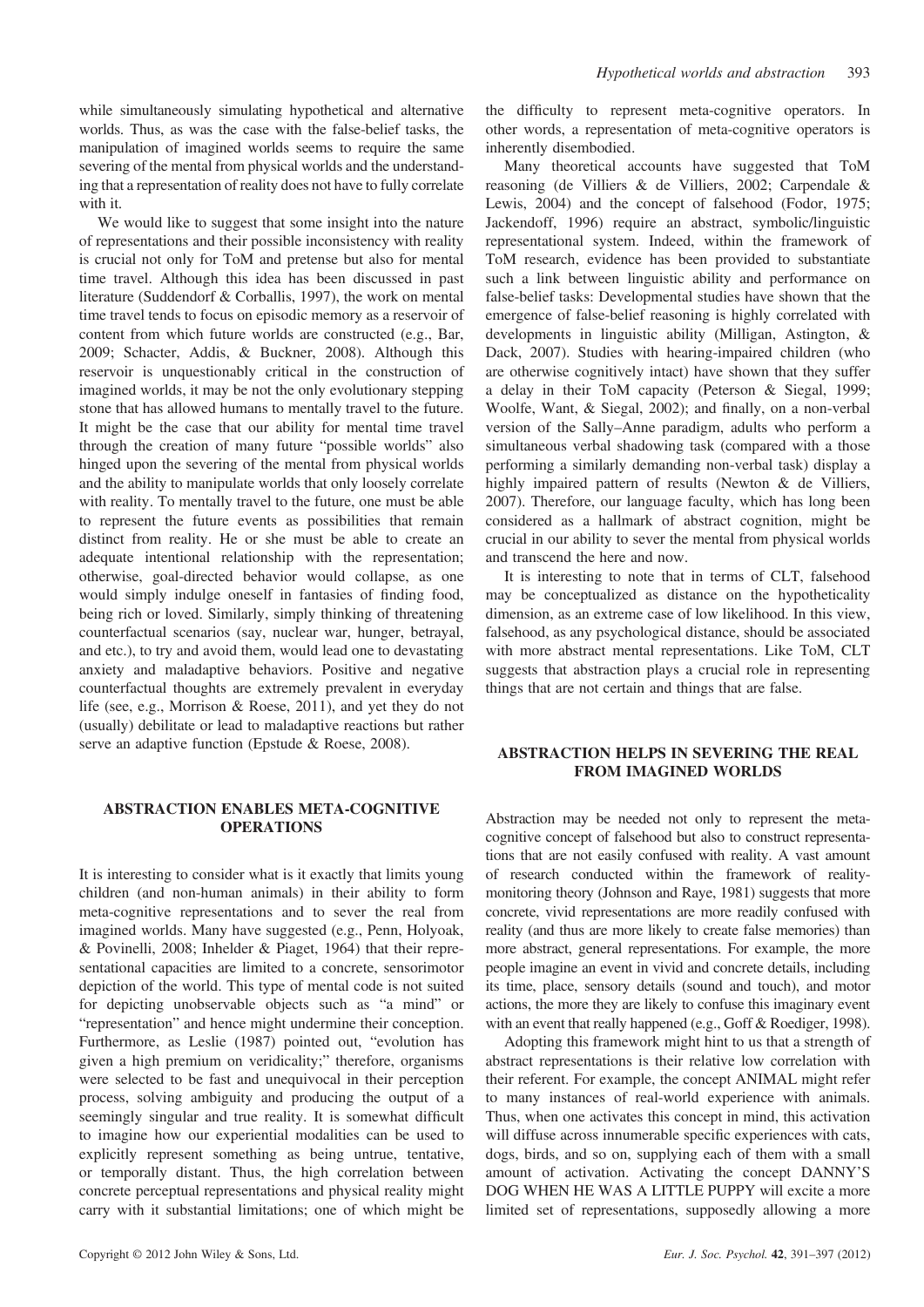vivid mental image that would be more readily confused with actually seeing the dog.

In a similar vein, functional magnetic resonance imaging evidence (van Dam, Rueschemeyer, & Bekkering, 2010) suggests that the specificity of described motor sentences (i. e., "Clean the table"—which is an activity that can be performed in any number of ways, vs. "Wipe the table") modulates the degree to which imagery-related motor-cortex activity is recorded. Thus, the generality and lack of specificity inherent to abstraction might serve to attenuate activation of specific experiential instances, and doing so creates a much needed buffer between reality and its representation.

## ABSTRACTION ALLOWS SIMULATING THE UNKNOWN

By not being tied to one (vivid and highly activated) exemplar, but rather activating a large set of exemplars, abstraction not only avoids confusion with reality but also allows encompassing many hypothetical worlds. Consider the following example: you are sitting peacefully in the jungle, when you suddenly hear a rattle in the woods. You immediately assume that it is a wild boar and simulate its appropriate size, appearance, and the motor responses relevant to the forthcoming interaction. Such an experiential simulation of the specific features of the boar will undoubtedly improve your ability to catch the prey. However, if you were mistaken, and the rattle was due to a snake, simulating an approaching boar could be quite disastrous. A better response, especially if the rattle indicates only a probable but not a certain encounter with a wild boar, would have been perhaps just to increase general vigilance and not to gamble upon a specific course of action until further information is attained. Hence, specificity of an evoked representation could be both beneficial and detrimental, and a major determining factor could be the amount of information at hand.

A similar logic is true for representations that are evoked intrinsically, as in the case of goal pursuit. There are many physical experiences that can be recapitulated to accomplish a specific goal such as setting up a meeting with a friend (e.g., writing an email, using the phone, etc.). The less we know about the context in which an intended action could occur (e.g., "will I have access to the computer?"), the better it is to represent the goal in prospective memory in a more abstract and invariant manner (i.e., through the statement "contacting Danny," instead of the sensory-motor experiential simulation "typing in Danny's name in the web browser"). Thus, another crucial feature of abstract representation is its relative invariability, which allows us to efficiently navigate behavior toward an uncertain, distal world—be it temporal, spatial, or social distance.

Our study examines the relation between (degrees of) falsehood and abstraction. We predicted that objects that are negated (e.g., the pipe in the sentence "this is not a pipe") would be represented more abstractly than objects that are probable (e.g., the pipe in the sentence "this might be a pipe"), which, in turn, will be represented more abstractly than asserted objects (the pipe in "this is a pipe"). This prediction follows from two related theoretical lines: First, it follows from the aforementioned discussion on the relation between negation and abstraction within the tradition of research on ToM. Second, it follows

from CLT, which, as noted earlier, conceptualizes negation as distancing on the hypotheticality dimension.

# EXPERIMENT: THE EFFECT OF UNCERTAINTY AND FALSITY ON SPECIFICITY OF PERCEPTUAL REPRESENTATION

We sought to test empirically whether people omit perceptual detail when they encode false or hypothetical events and whether they instead construe them in a more gist-based manner. To investigate this hypothesis, we adapted a memory task developed by Koutstaal (2003). In this paradigm, after participants memorize a set of pictures, they are tested with pictures that are either identical, similar (i.e., another token of the same type, e.g., a cat that is different from the one presented at encoding), or different lures. Identifying a similar stimulus as new is considered within this paradigm as a measure of general forgetting. More importantly, identifying a similar lure as identical is taken to reflect an abstract and semantic (rather than concrete and perceptual) representation, because if the subjects were to remember the word or category CAT, he or she should be impervious to the specific perceptual detail of the referent image.

In the present study, participants were presented with a sequence of propositions consisting of both verbal and pictorial pieces of information. Within the verbal part, we manipulated the likelihood of the described event. Specifically, the verbal stimulus conveyed one of three degrees of certainty, by presenting an assertion (a high likelihood, "Danny traveled to Germany and saw [a cat]"), a conditional (a medium likelihood, e.g., "If Danny will travel to Germany he will see [a cat]"), or a *negation* (low likelihood, "Danny traveled to Germany and did not see [a cat]"). The cat, in all the previous examples, was presented pictorially (Figure 1). To make sure that participants pay attention to the verbal part, we told them that they will be tested on their memory for whether the agent in each sentence had seen the object, might have seen the object, or did not see the object. We hypothesized that the percentage of responses in which participants mistake similar stimuli to be identical will increase as the likelihood of the event decreases and yet that the general forgetting (thinking that a similar stimulus is new) will not be affected by the event's likelihood.

#### Method

#### Participants

Thirty students from Tel Aviv University (27 women, age 20–28 years, mean age = 24 years) participated in the study for course credit. All the participants were native Hebrew speakers.

## **Materials**

We used 30 pictures from a database used in Koutstaal et al. (2001). For the encoding phase, three short sentences were written for each picture, describing a situation pertaining to a protagonist named Danny (e.g., "If Danny will travel to Germany he will see a [cat]," "Danny traveled to Germany and did not see a [cat]," and "Danny traveled to Germany and saw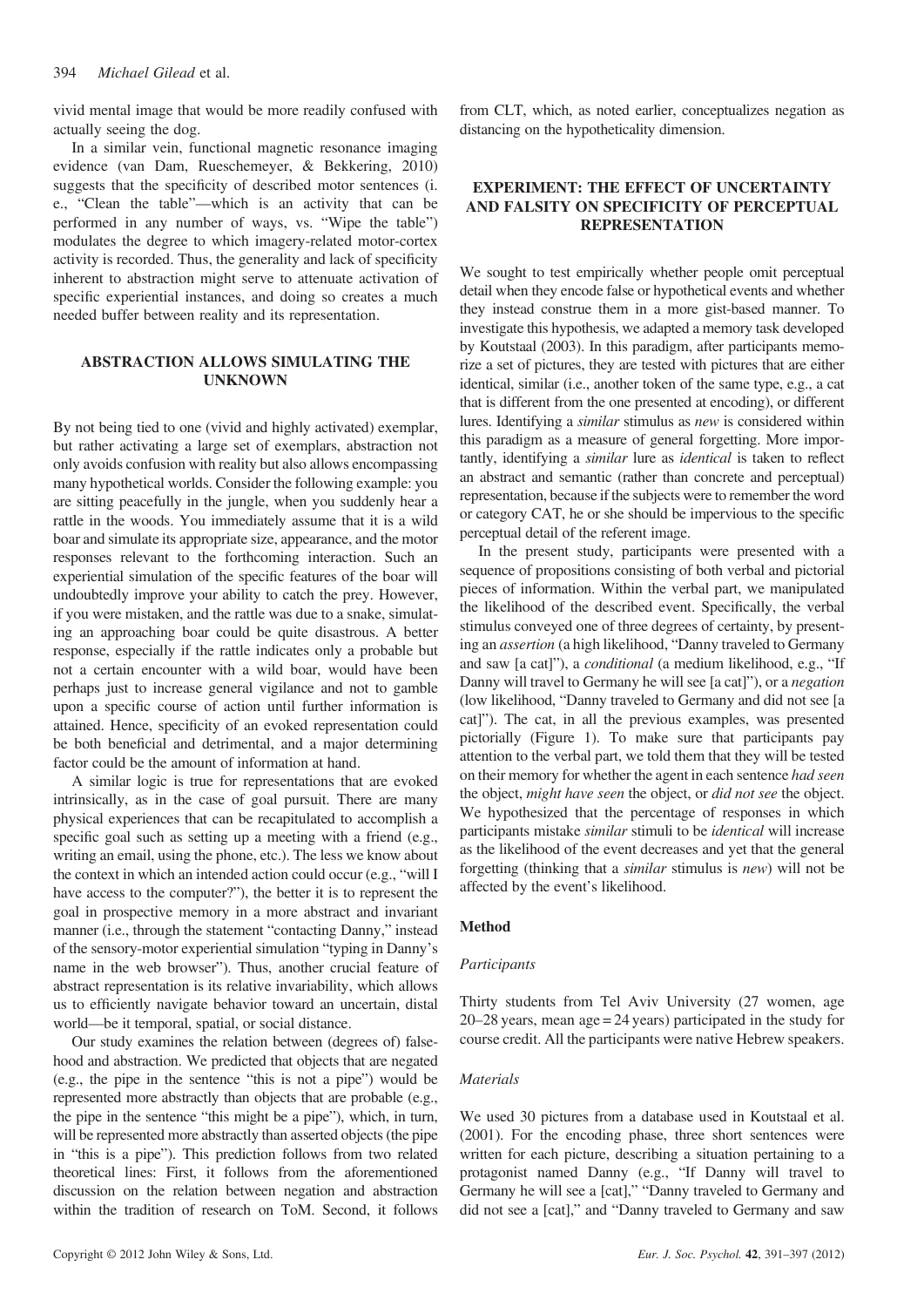

Figure 1. At encoding (leftmost picture), participants were presented with stimuli that included both verbal and pictorial pieces of information. At retrieval (rightmost pictures), some of the stimuli were identical to those previously displayed (upper box), some were similar but not identical to those previous displayed (middle box), and some stimuli were new (bottom box)

a [cat]"). The association between the depicted event (e.g., trip to Germany) and picture (e.g., cat) was held constant, resulting in a total of 90 sentences (30 pictures/events  $\times$  3 certainty levels). The stimuli sets for the encoding phase were created by randomly selecting 10 asserted, 10 negated, and 10 conditional items such that each participant saw each picture/event only once. Importantly, the items were counterbalanced across participants so that each picture–event pair appeared the same number of times in each of the three certainty levels. The retrieval stimuli set was created on the basis of the 30 pictures used in encoding but replacing five randomly selected pictures from each of the three certainty levels with pictures that were similar but not identical to the ones previously displayed. The similar pictures were always different tokens of the same type (e.g., a different cat and a red instead of green apple). Finally, 15 additional pictures from the Koutstaal et al. (2001) database were added to the retrieval stimuli set, serving as foils. These were the new stimuli.

#### Procedure

After signing consent forms, participants read instructions on a computer screen. They were shown examples of encoding items and were told that their task is to remember all the information for a subsequent test. Each item appeared in the center of the computer screen for 10 seconds, against a white background (see leftmost panel in Figure 1). After the encoding phase, participants played a game of Tetris for 10 minutes as a filler task and then performed the retrieval task. At retrieval, participants saw on the computer screen a total of 45 pictures displayed in a random order, one at a time, against a white background (rightmost panel in Figure 1). Fifteen pictures were identical to the ones presented at encoding, 15 pictures were similar but not identical to those presented at encoding, and 15 were new. Participants indicated in a self-paced manner whether each picture was identical, similar, or new with regard to the pictures they previously saw.

#### Results

Consistent with our hypothesis, a planned linear trend contrast revealed a significant effect of likelihood,  $F(1, 29) = 3.55$ ,  $p = 0.03$ , Cohen's  $d = 0.49$ , so that rates of classifying a similar object as identical (computed as number out of 15) decreased linearly from negated objects (5.1%) through conditioned objects (3.3%) to asserted objects (2.4%; see Figure 2). No differences were found in the rate of classifying similar stimuli as identical,  $F(2, 58) = 0.62$ , ns (negated = 2.8%, conditioned = 4.0%, and asserted  $= 3.1\%$ ) supporting the claim that the observed trend represents a shift toward a less specific, more abstract encoding rather than mere forgetting. Furthermore, there was no difference in rates of classifying identical stimuli as new  $F(2, 58) = 0.39$ , ns, (negated =  $0.6\%$ , conditioned =  $1.1\%$ , and asserted =  $0.4\%$ ) or of classifying identical stimuli as similar  $F(2, 58) = 0.77$ , ns (negated =  $2.4\%$ , conditioned =  $2.2\%$ , asserted =  $3.1\%$ ).

## DISCUSSION

In our study, participants encoded factual sentences (e.g., Danny traveled to Germany and saw a cat) more concretely than hypothetical sentences (e.g., If Danny will travel to Germany he will see a cat), which, in turn, were encoded more concretely than negated sentences (e.g., Danny traveled to Germany and did not see a cat). In the conceptual framework of CLT, the distinction between assertions, conditionals, and negations represents decreasing likelihood or increasing distance on the dimension of hypotheticality. We interpret this result as an initial evidence for the effect of distancing on the dimension of hypotheticality on specificity of visual encoding, showing that less likely events, which are further removed from veridicality, are represented more abstractly.

These results also lend support to the notion that a concrete perceptual code is less suitable for the retention of negated or



Figure 2. Percentage of "identical" and "new" responses for similar stimuli, as a function of event type. Both responses are incorrect, but only "identical" responses indicate abstract encoding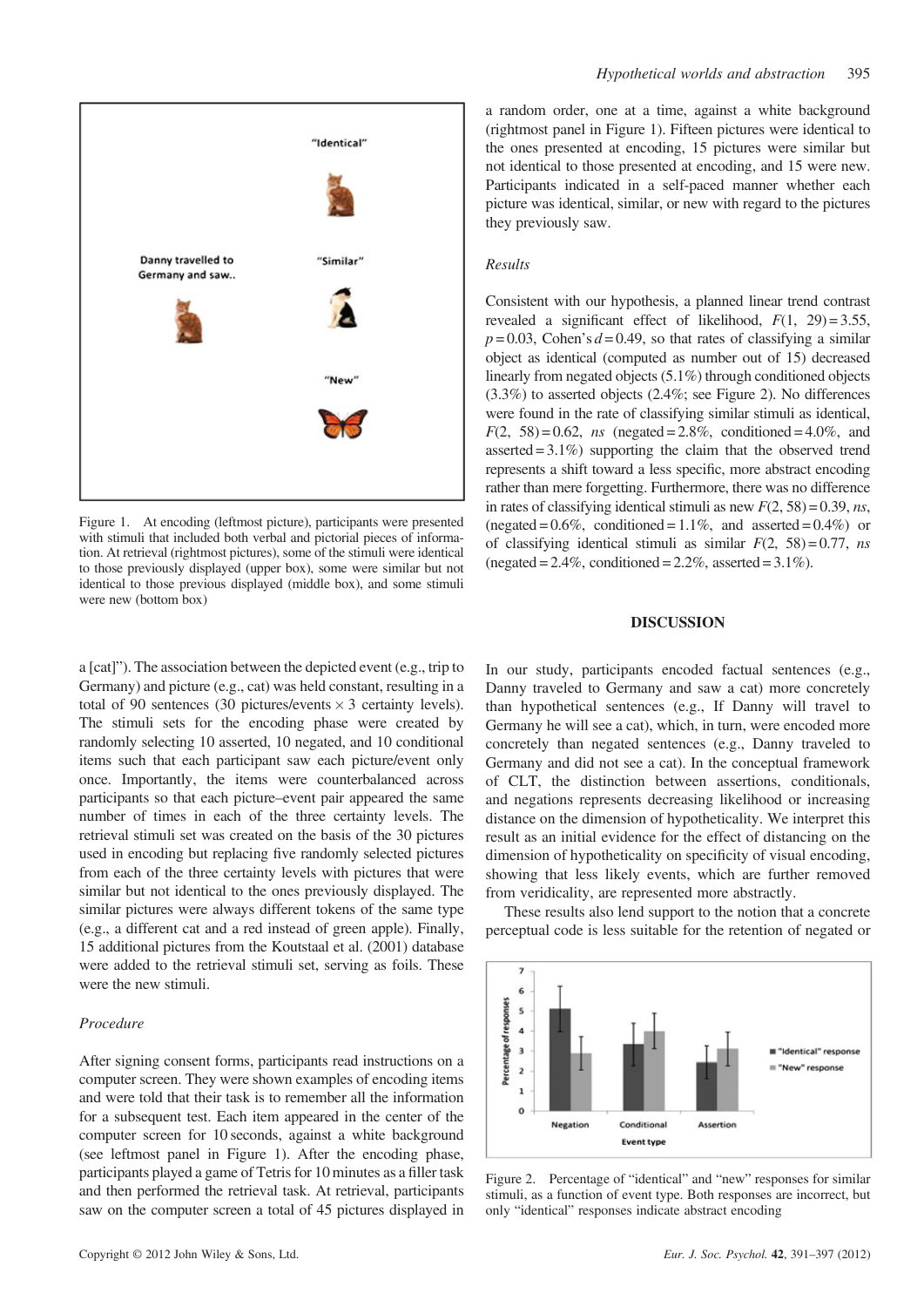hypothetical world states. Viewed from that perspective, the present results are generally consistent with the view that abstraction might be involved in ToM tasks, as long as these tasks require representation of negated information of the form "it is not true that object  $x$  is in location  $y$ ."

This result is also consistent with that of previous neuroimaging studies (Tettamanti et al., 2008; Tomasino, Weiss, & Fink, 2010) that have investigated the relationship between falsehood and concrete–experiential representation. Many studies (e.g., Hauk, Johnsrude & Pulvermuller, 2004; Tettamanti et al., 2005) have shown that when participants read sentences that describe a concrete motor action, neural activity is not limited to language-processing areas but rather extends to effectorspecific areas within the motor cortex. This pattern of activation is taken as evidence to support the idea that our conceptual system is based upon experiential and concrete representation. And yet, importantly, when action sentences are negated (e.g., when participants read a sentence such as "do not push the button"), activation within motor areas was found to be significantly lower (Tettamanti et al., 2008; Tomasino et al., 2010).

In light of the theoretical claims presented in previous sections, the reviewed empirical evidence, and the new evidence reported here, we argue that there is good reason to believe that the mental representation of falsehood and hypotheticality departs from a concrete–experiential (in our case visual) representation and instead seems to recruit a more abstract mode of representation. Because the comprehension of falsehood and hypotheticality might be integral for our ability to transcend the here and now, we believe that the existence of a nonexperiential mental code played a crucial role in the emergence of these abilities.

Our study indicated that negation promotes abstract encoding, but it did not directly test whether a linguistic/verbal mental code replaced specific visual representations with increasing abstraction, as would be suggested by dual-coding theories (e.g., Paivio, 1971). This possibility can be addressed in future studies that would use verbal shadowing procedures (e.g., Newton & de Villiers, 2007) or examine the activity within brain areas involved in language processing.

#### IS ALL COGNITION EMBODIED?

We are now in a position to address a more general theoretical question, that of embodied versus abstract cognition. The position we take, which stresses the importance of abstract–symbolic representations, corresponds to a traditional view of cognition, one that posits that humans have an a-modal and abstracted conceptual system (e.g., Pylyshyn, 1973). This view has recently been challenged by the theories of embodied cognition (e.g., Barsalou, 1999; Gibbs, 2006). According to one such prominent theory, the perceptual symbol systems theory (Barsalou, 1999), the human representational system is completely grounded in the sensori-motor and affective experience. In a nutshell, the theory suggests that the retrieval of a concept involves a re-enactment of the experiences associated with it during encoding. A number of mechanisms postulated within this model allow this perceptual code to create functional units of meaning. Much behavioral and

neurocognitive evidence has been offered in recent years in support of the embodied theory (see Barsalou, 2008, for a review of empirical evidence). For example, as noted earlier, it was shown that processing of words related to the arm, leg, or mouth activates the appropriate cortical areas that are active during online movement (Hauk et al., 2004). This finding and many others have brought into question the classic view that the linguistic/semantic and sensori-motor realms comprise two segregated systems.

We adhere to a mid-way solution between the traditional and embodied accounts. Namely, it is possible that a spectrum of representation types exists, ranging from the highly depictive and experiential to an abstract/linguistic format. Such dualsystem accounts of mental representation have been very influential throughout the history of psychological theory and research; their classical example is Paivio's (1971) dual-coding theory, which posits that we can use a pictorial or verbal mental code.

Moreover, it is possible that both forms of representation may be activated at the same time to a different degree. What determines the extent to which abstract and concrete representations are activated in a given situation? CLT posits that psychological distance is one such a factor. This hypothesis has been widely investigated within CLT, and it was shown that representations of psychologically proximal situations (e.g., events that take place in the near future, involve familiar places and people, etc.) tend to be construed in a more detailed, specific, and concrete manner and that when one contemplates psychologically distant objects and events, he or she represents them more schematically and abstractly (see Liberman & Trope, 2008; Trope & Liberman, 2010 for reviews). For example, in a series of experiments that relate to the verbal/pictorial dichotomy, Amit, Algom, and Trope (2009) have shown that people are more efficient at processing pictures that refer to proximal objects (e.g., a picture of a culturally familiar landmark such as the Israeli Parliament building shown to a group of Israeli students) and words that represent distal objects (e.g., the sentence "Tower of Pisa") than vice versa (e.g., responding to the linguistic stimuli "Israeli Parliament" and a pictorial representation of the Tower of Pisa).

#### CONCLUDING REMARKS

We suggested, applying CLT, that mental time travel is a special case of transcending psychological distance and thus is akin to perspective taking and counterfactual thought and requires the same abilities as pretense and ToM tasks. An ability that seems critical to these tasks is representation of falsehood and counterfactuality. We presented an empirical and theoretical support for the suggestion that representation of counterfactuality is facilitated by an abstract/linguistic rather than concrete/experiential mental representation.

Much work is still needed to better characterize the behavioral consequences of mental time travel, because as this special issue paper demonstrates, future-oriented cognition exerts its effects in many aspects of our daily lives. The present article attempted to shed some light on the mechanisms that enable us to transcend the here and now. We hope